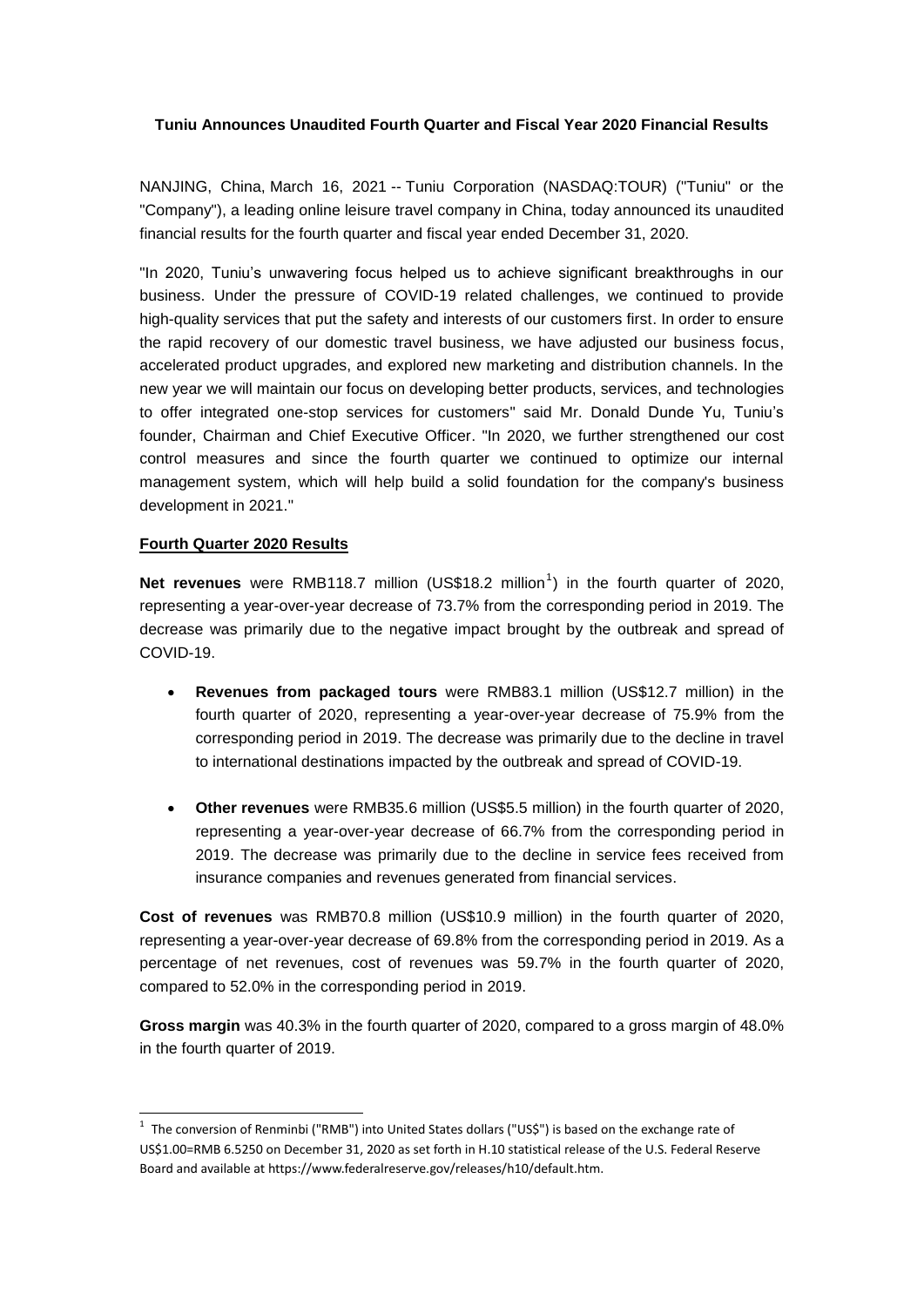**Operating expenses** were RMB960.1 million (US\$147.1 million) in the fourth quarter of 2020, representing a year-over-year increase of 47.5% from the corresponding period in 2019. **Share-based compensation expenses, amortization of acquired intangible assets and impairment of acquired intangible assets**, which were allocated to operating expenses, were RMB35.8 million (US\$5.5 million) in the fourth quarter of 2020. **Non-GAAP<sup>2</sup> operating expenses**, which excluded share-based compensation expenses, amortization of acquired intangible assets and impairment of acquired intangible assets, were RMB924.3 million (US\$141.6 million) in the fourth quarter of 2020, representing a year-over-year increase of 60.4%.

- **Research and product development expenses** were RMB12.8 million (US\$2.0 million) in the fourth quarter of 2020, representing a year-over-year decrease of 83.8%. **Non-GAAP research and product development expenses**, which excluded share-based compensation expenses and amortization of acquired intangible assets of RMB1.9 million (US\$0.3 million), were RMB11.0 million (US\$1.7 million) in the fourth quarter of 2020, representing a year-over-year decrease of 85.8% from the corresponding period in 2019. The decrease was primarily due to the decrease in research and product development personnel related expenses.
- **Sales and marketing expenses** were RMB113.2 million (US\$17.3 million) in the fourth quarter of 2020, representing a year-over-year decrease of 52.8%. **Non-GAAP sales and marketing expenses**, which excluded share-based compensation expenses, amortization of acquired intangible assets and impairment of acquired intangible assets of RMB24.6 million (US\$3.8 million), were RMB88.5 million (US\$13.6 million) in the fourth quarter of 2020, representing a year-over-year decrease of 48.8% from the corresponding period in 2019. The decrease was primarily due to the decrease in sales and marketing personnel related expenses.
- **General and administrative expenses** were RMB844.8 million (US\$129.5 million) in the fourth quarter of 2020, representing a year-over-year increase of 147.4%. **Non-GAAP general and administrative expenses**, which excluded share-based compensation expenses and amortization of acquired intangible assets of RMB9.3 million (US\$1.4 million), were RMB835.5 million (US\$128.0 million) in the fourth quarter of 2020, representing a year-over-year increase of 149.2% from the corresponding period in 2019. The increase was primarily due to the provision provided for receivables with the amount of RMB0.8 billion recorded due to the COVID-19.

**Loss from operations** was RMB912.2 million (US\$139.8 million) in the fourth quarter of 2020, compared to a loss from operations of RMB434.2 million in the fourth quarter of 2019. **Non-GAAP loss from operations**, which excluded share-based compensation expenses,

-

 $2$  The section below entitled "About Non-GAAP Financial Measures" provides information about the use of Non-GAAP financial measures in this press release, and the table captioned "Reconciliations of GAAP and Non-GAAP Results" set forth at the end of this press release reconciles Non-GAAP financial information with the Company's financial results under GAAP.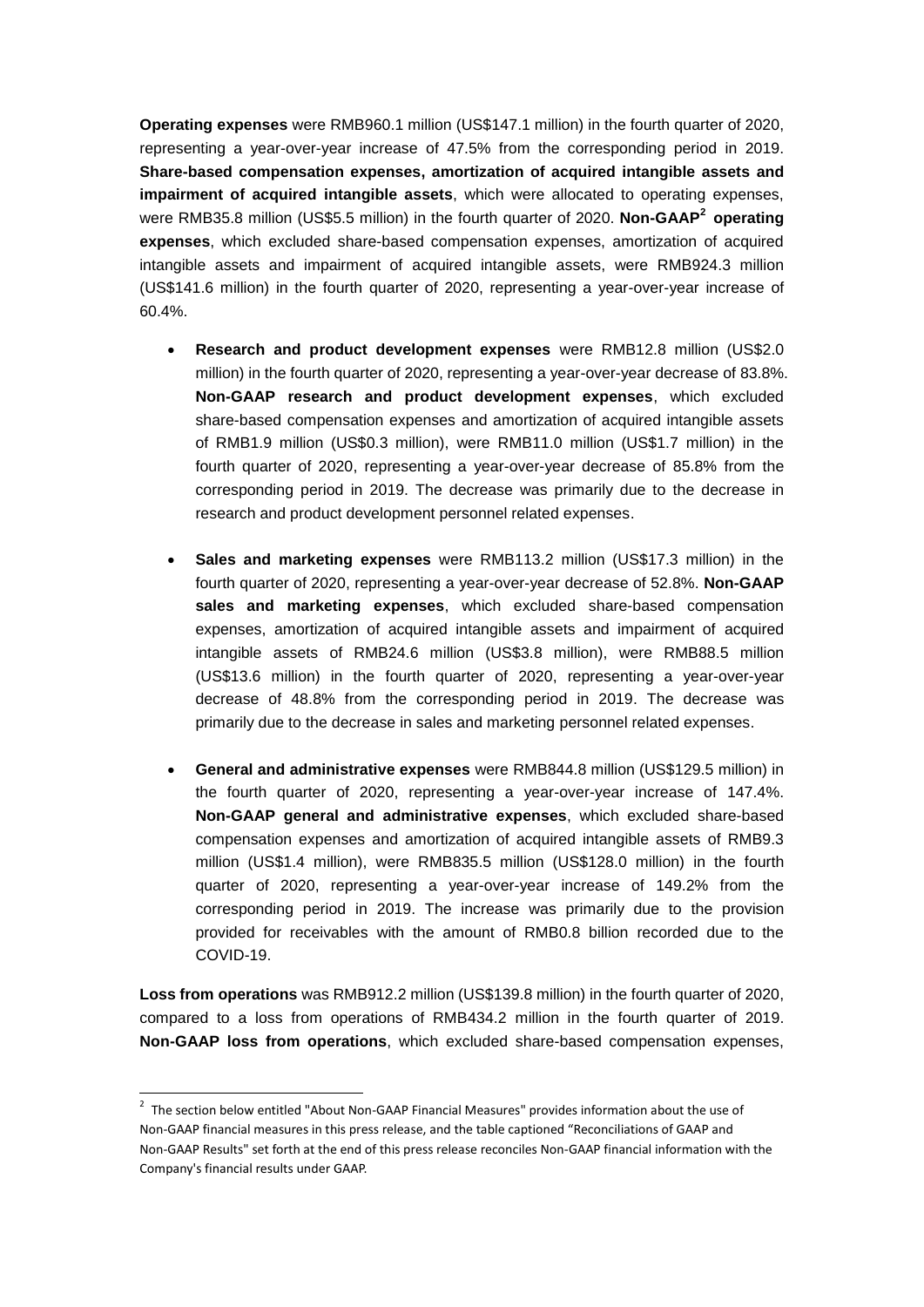amortization of acquired intangible assets and impairment of acquired intangible assets, was RMB875.8 million (US\$134.2 million) in the fourth quarter of 2020.

**Net loss** was RMB921.8 million (US\$141.3 million) in the fourth quarter of 2020, compared to a net loss of RMB401.4 million in the fourth quarter of 2019. **Non-GAAP net loss**, which excluded share-based compensation expenses, amortization of acquired intangible assets and impairment of acquired intangible assets, was RMB885.4 million (US\$135.7 million) in the fourth quarter of 2020.

**Net loss attributable to ordinary shareholders** was RMB901.9 million (US\$138.2 million) in the fourth quarter of 2020, compared to a net loss attributable to ordinary shareholders of RMB367.1 million in the fourth quarter of 2019. **Non-GAAP net loss attributable to ordinary shareholders**, which excluded share-based compensation expenses, amortization of acquired intangible assets and impairment of acquired intangible assets, was RMB865.6 million (US\$132.7 million) in the fourth quarter of 2020.

As of December 31, 2020, the Company had **cash and cash equivalents, restricted cash and short-term investments** of RMB1.6 billion (US\$247.9 million). The COVID-19 pandemic has negatively impacted our business operations, and will continue to impact our results of operations and cash flows for subsequent periods. Based on our liquidity assessment and management actions, we believe that our available cash, cash equivalents and maturity of investments will be sufficient to meet our working capital requirements and capital expenditures in the ordinary course of business for the next twelve months.

### **Fiscal Year 2020 Results**

-

**Net revenues** were RMB450.3 million (US\$69.0 million) in 2020, representing a year-over-year decrease of 80.3% from 2019. The decrease was primarily due to the negative impact brought by the outbreak and spread of COVID-19.

- **Revenues from packaged tours** were RMB302.4 million (US\$46.3 million) in 2020, representing a year-over-year decrease of 84.0% from 2019. The decrease was primarily due to the suspension of sale of packaged tours impacted by the outbreak and spread of COVID-19 $^3$ .
- **Other revenues** were RMB147.9 million (US\$22.7 million) in 2020, representing a year-over-year decrease of 62.5% from 2019. The decrease was primarily due to the decline in commissions received from other travel-related products and service fees received from insurance companies impacted by the outbreak and spread of COVID-19, as well as revenues generated from financial services.

<sup>&</sup>lt;sup>3</sup> On January 24, 2020, the Ministry of Culture and Tourism of the People's Republic of China issued a notice requiring travel agencies, including online travel agencies throughout the country to suspend the operation of organized tours and the provision of a combination of flight and hotel bookings. On July 14, 2020, the Ministry of Culture and Tourism of the People's Republic of China issued another notice allowing travel agencies, including online travel agencies to resume the operation of organized tours and the provision of a combination of flight and hotel bookings within China, but outbound travel remains suspended.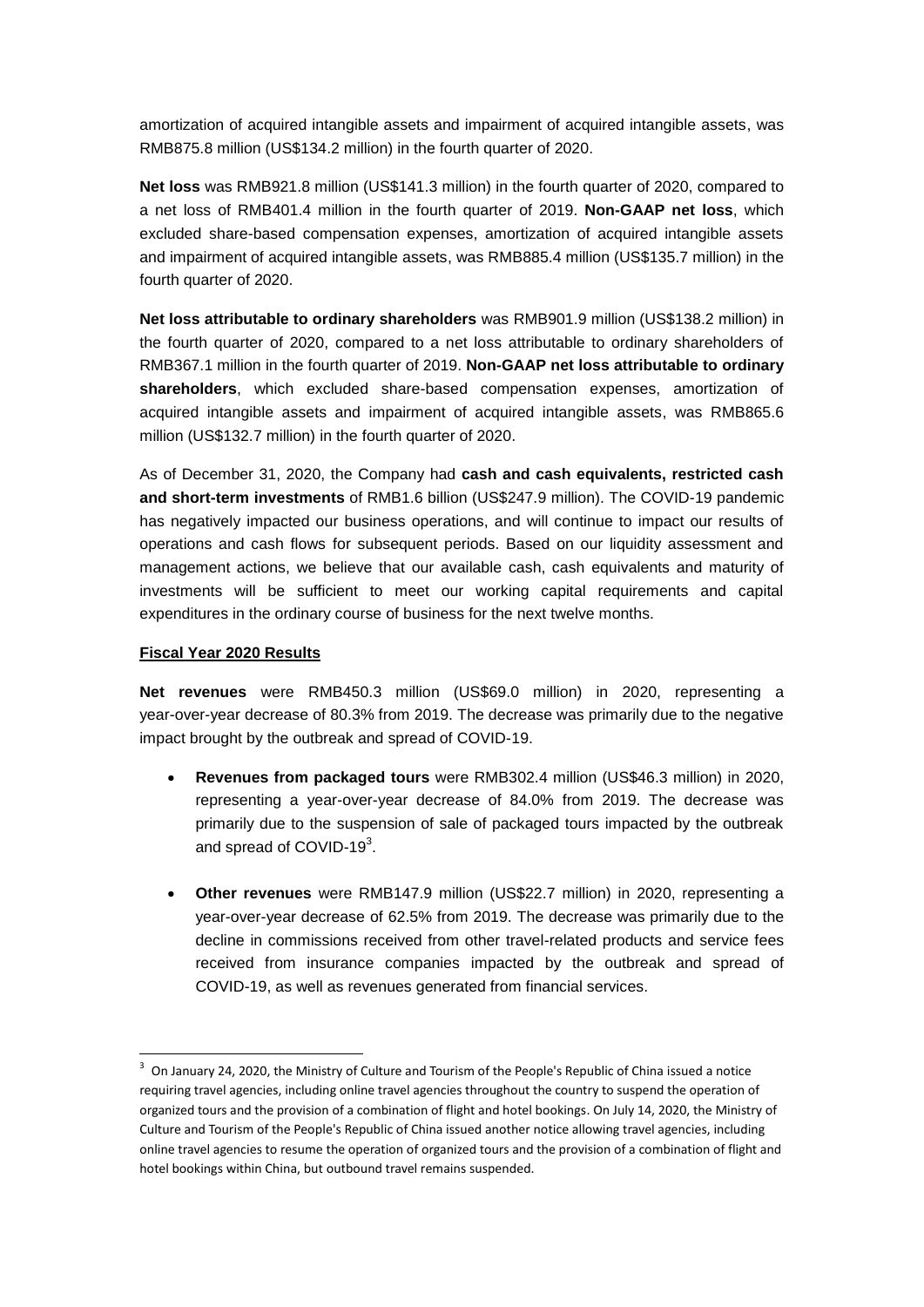**Cost of revenues** was RMB237.1 million (US\$36.3 million) in 2020, representing a year-over-year decrease of 80.2% from 2019. As a percentage of net revenues, cost of revenues was 52.7% in 2020 compared to 52.6% in 2019.

**Gross margin** was 47.3% in 2020, compared to a gross margin of 47.4% in 2019.

**Operating expenses** were RMB1.6 billion (US\$238.2 million) in 2020, representing a year-over-year decrease of 20.4% from 2019. **Share-based compensation expenses, amortization of acquired intangible assets and impairment of acquired intangible assets**, which were allocated to operating expenses, were RMB102.2 million (US\$15.7 million) in 2020. **Non-GAAP operating expenses**, which excluded share-based compensation expenses, amortization of acquired intangible assets and impairment of acquired intangible assets, were RMB1.5 billion (US\$222.5 million) in 2020, representing a year-over-year decrease of 15.5%.

- **Research and product development expenses** were RMB100.5 million (US\$15.4 million) in 2020, representing a year-over-year decrease of 66.9%. **Non-GAAP research and product development expenses**, which excluded share-based compensation expenses and amortization of acquired intangible assets of RMB7.6 million (US\$1.2 million), were RMB92.9 million (US\$14.2 million) in 2020, representing a year-over-year decrease of 67.9% from 2019. The decrease was primarily due to the decrease in research and product development personnel related expenses.
- **Sales and marketing expenses** were RMB372.0 million (US\$57.0 million) in 2020, representing a year-over-year decrease of 59.7%. **Non-GAAP sales and marketing expenses**, which excluded share-based compensation expenses, amortization of acquired intangible assets and impairment of acquired intangible assets of RMB77.8 million (US\$11.9 million), were RMB294.2 million (US\$45.1 million) in 2020, representing a year-over-year decrease of 60.8% from 2019. The decrease was primarily due to the decrease in sales and marketing personnel related expenses and promotion expenses.
- **General and administrative expenses** were RMB1.1 billion (US\$170.0 million) in 2020, representing a year-over-year increase of 48.0%. **Non-GAAP general and administrative expenses**, which excluded share-based compensation expenses and amortization of acquired intangible assets of RMB16.8 million (US\$2.6 million), were RMB1.1 billion (US\$167.4 million) in 2020, representing a year-over-year increase of 55.1% from 2019. The increase was primarily due to the provision provided for receivables with the amount of RMB0.8 billion recorded due to the COVID-19.

**Loss from operations** was RMB1.3 billion (US\$205.5 million) in 2020, compared to a loss from operations of RMB870.8 million in 2019. **Non-GAAP loss from operations**, which excluded share-based compensation expenses, amortization of acquired intangible assets and impairment of acquired intangible assets, was RMB1.2 billion (US\$189.7 million) in 2020.

**Net loss** was RMB1.3 billion (US\$205.9 million) in 2020, compared to a net loss of RMB729.4 million in 2019. **Non-GAAP net loss**, which excluded share-based compensation expenses, amortization of acquired intangible assets and impairment of acquired intangible assets, was RMB1.2 billion (US\$190.1 million) in 2020.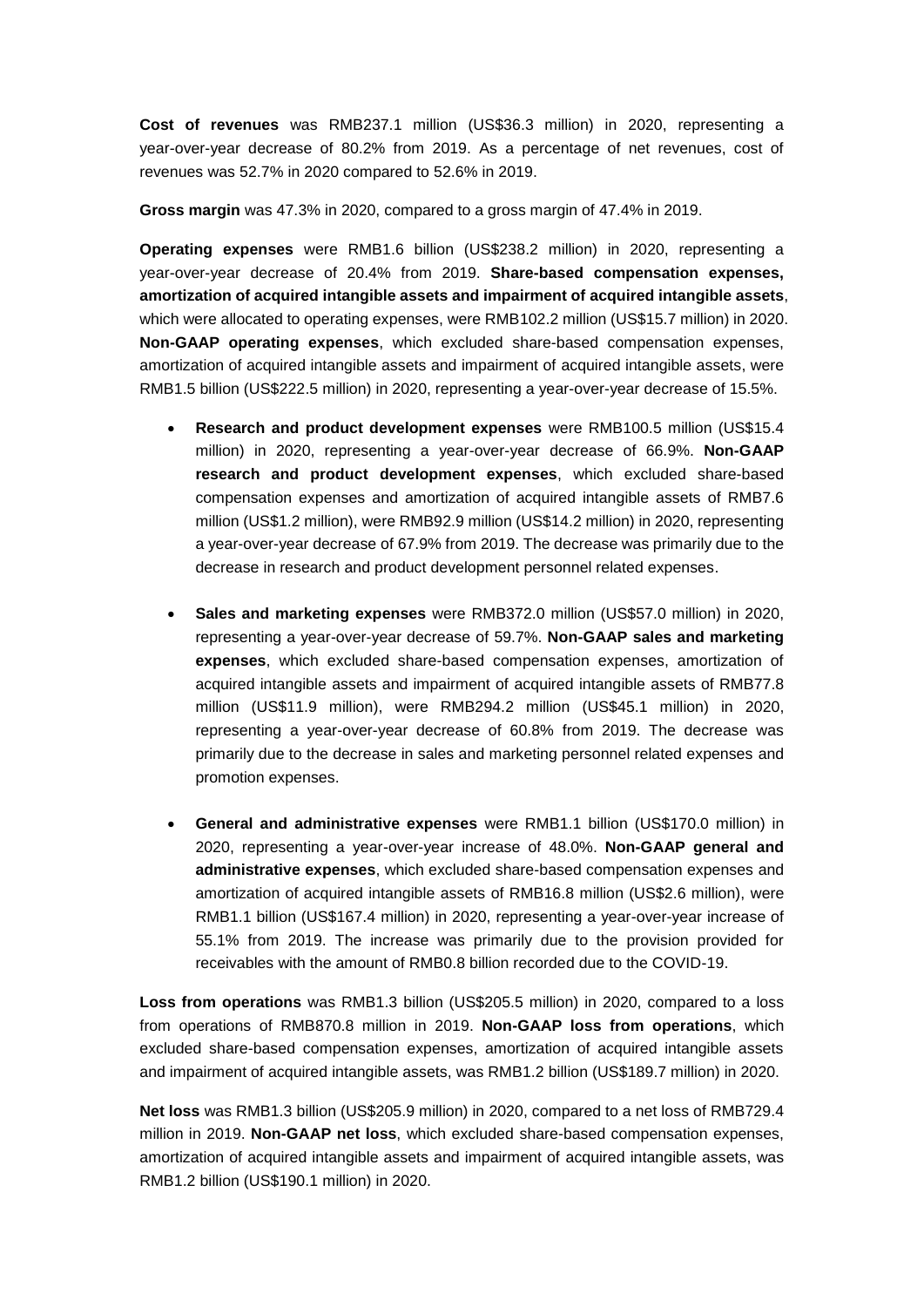**Net loss attributable to ordinary shareholders** was RMB1.3 billion (US\$200.5 million) in 2020, compared to a net loss attributable to ordinary shareholders of RMB699.2 million in 2019. **Non-GAAP net loss attributable to ordinary shareholders**, which excluded share-based compensation expenses, amortization of acquired intangible assets and impairment of acquired intangible assets, was RMB1.2 billion (US\$184.6 million) in 2020.

## **Business Outlook**

Tuniu's business has been significantly and negatively impacted by the outbreak and spread of COVID-19 since January 2020. As a result of the continued influence by COVID-19, for the first quarter of 2021, the Company expects to generate RMB60.9 million to RMB69.6 million of net revenues, which represents 60% to 65% decrease year-over-year. This forecast reflects Tuniu's current and preliminary view on the industry and its operations, which is subject to change.

# **Appointment of New Director**

Tuniu also announced that Mr. Haijin Cheng has been appointed as an independent director to the Company's board of directors effective on March 17, 2021, replacing Ms. Cindy Chen who has resigned from the board effective on the same date. Mr. Haijin Cheng will also replace Ms. Cindy Chen as a member of the Company's audit committee.

Mr. Haijin Cheng has extensive experience in internal auditing, financial management and strategic M&A with companies in a range of industries and countries. Mr. Cheng is the founder and president of Shanghai Huan Pu Management Consulting Co., which provides management advisory services to domestic and foreign companies. Prior to founding Huan Pu, Mr. Cheng served as the leader of the business development department in General Electric (China) Ltd, director of the business development department in Honeywell (China) Ltd., senior officer of the audit department in Bank of China (Hong Kong) and corporate accountant in C. P. Group of Thailand. Mr. Cheng currently serves as an independent director of Centre Testing International Group Co., Ltd. (300012.SZ), an A-share company listed on the Shenzhen Stock Exchange. Mr. Cheng is a Certified Public Accountant USA and received an MBA degree from Cornell University.

## **Conference Call Information**

Tuniu's management will hold an earnings conference call at 8:00 am U.S. Eastern Time, on March 16, 2021, (8:00 pm, Beijing/Hong Kong Time, on March 16, 2021) to discuss the fourth quarter and fiscal year 2020 financial results.

To participate in the conference call, please dial the following numbers:

US: +1-888-346-8982 Hong Kong: +852-301-84992 Mainland China: 4001-201203 International: +1-412-902-4272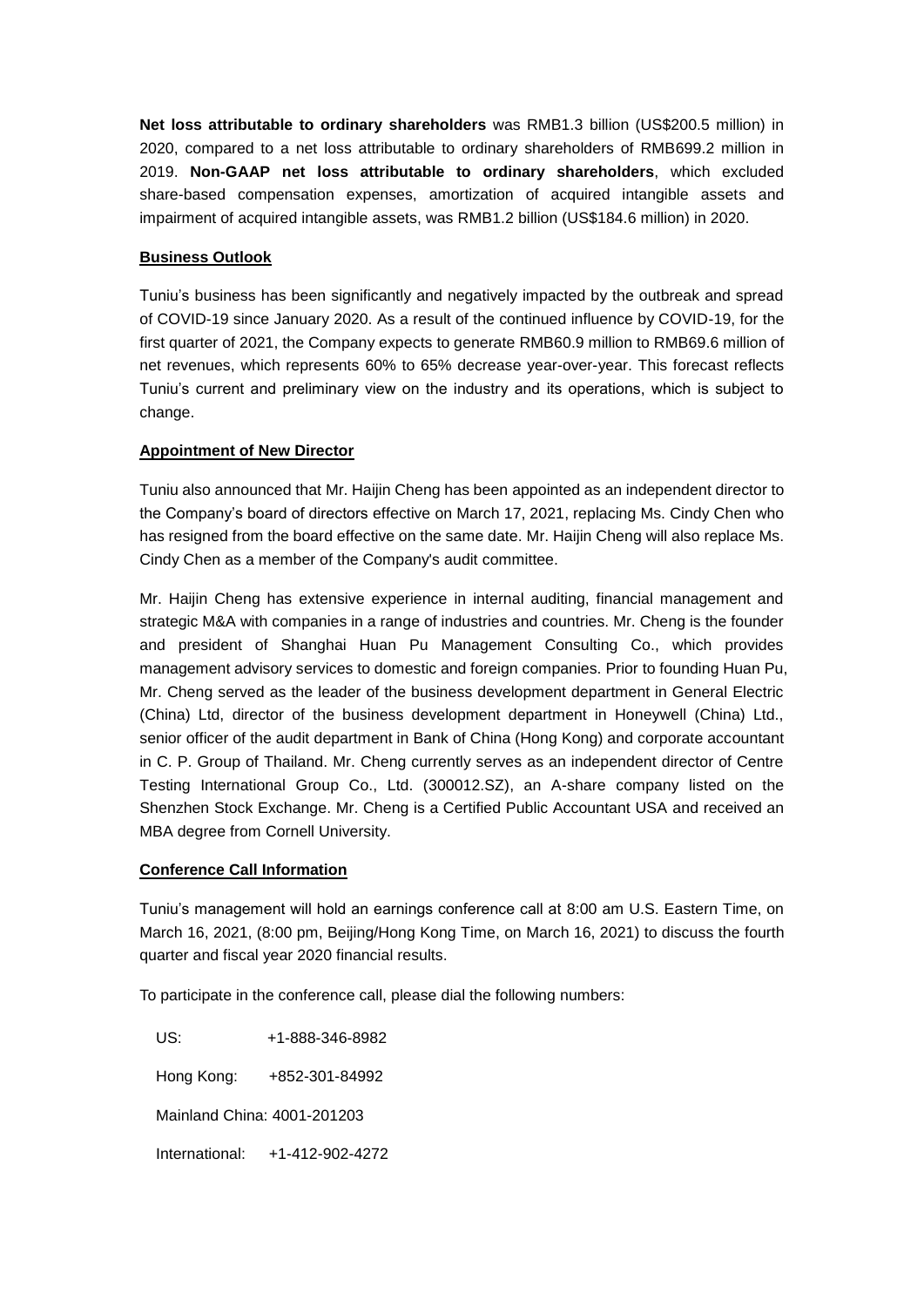Conference ID: Tuniu 4Q 2020 Earnings Call

A telephone replay will be available one hour after the end of the conference through March 23, 2021. The dial-in details are as follows:

US: +1-877-344-7529 International: +1-412-317-0088

Replay Access Code: 10152996

Additionally, a live and archived webcast of the conference call will also be available on the Company's investor relations website at [http://ir.tuniu.com.](http://ir.tuniu.com/)

#### **About Tuniu**

Tuniu (Nasdaq:TOUR) is a leading online leisure travel company in China that offers a large selection of packaged tours, including organized and self-guided tours, as well as travel-related services for leisure travelers through its website tuniu.com and mobile platform. Tuniu covers over 420 departing cities throughout China and all popular destinations worldwide. Tuniu provides one-stop leisure travel solutions and a compelling customer experience through its online platform and offline service network, including a dedicated team of professional customer service representatives, 24/7 call centers, extensive networks of offline retail stores and self-operated local tour operators. For more information, please visit [http://ir.tuniu.com.](http://ir.tuniu.com/)

#### **Safe Harbor Statement**

This press release contains forward-looking statements made under the "safe harbor" provisions of Section 21E of the Securities Exchange Act of 1934, as amended, and the U.S. Private Securities Litigation Reform Act of 1995. These forward-looking statements can be identified by terminology such as "will," "expects," "anticipates," "future," "intends," "plans," "believes," "estimates," "confident" and similar statements. Tuniu may also make written or oral forward-looking statements in its reports filed with or furnished to the U.S. Securities and Exchange Commission, in its annual report to shareholders, in press releases and other written materials and in oral statements made by its officers, directors or employees to third parties. Any statements that are not historical facts, including statements about Tuniu's beliefs and expectations, are forward-looking statements that involve factors, risks and uncertainties that could cause actual results to differ materially from those in the forward-looking statements. Such factors and risks include, but are not limited to the following: Tuniu's goals and strategies; the growth of the online leisure travel market in China; the demand for Tuniu's products and services; its relationships with customers and travel suppliers; the Company's ability to offer competitive travel products and services; Tuniu's future business development, results of operations and financial condition; competition in the online travel industry in China; relevant government policies and regulations relating to the Company's structure, business and industry; the impact of the COVID-19 on Tuniu's business operations, the travel industry and the economy of China and elsewhere generally; and the general economic and business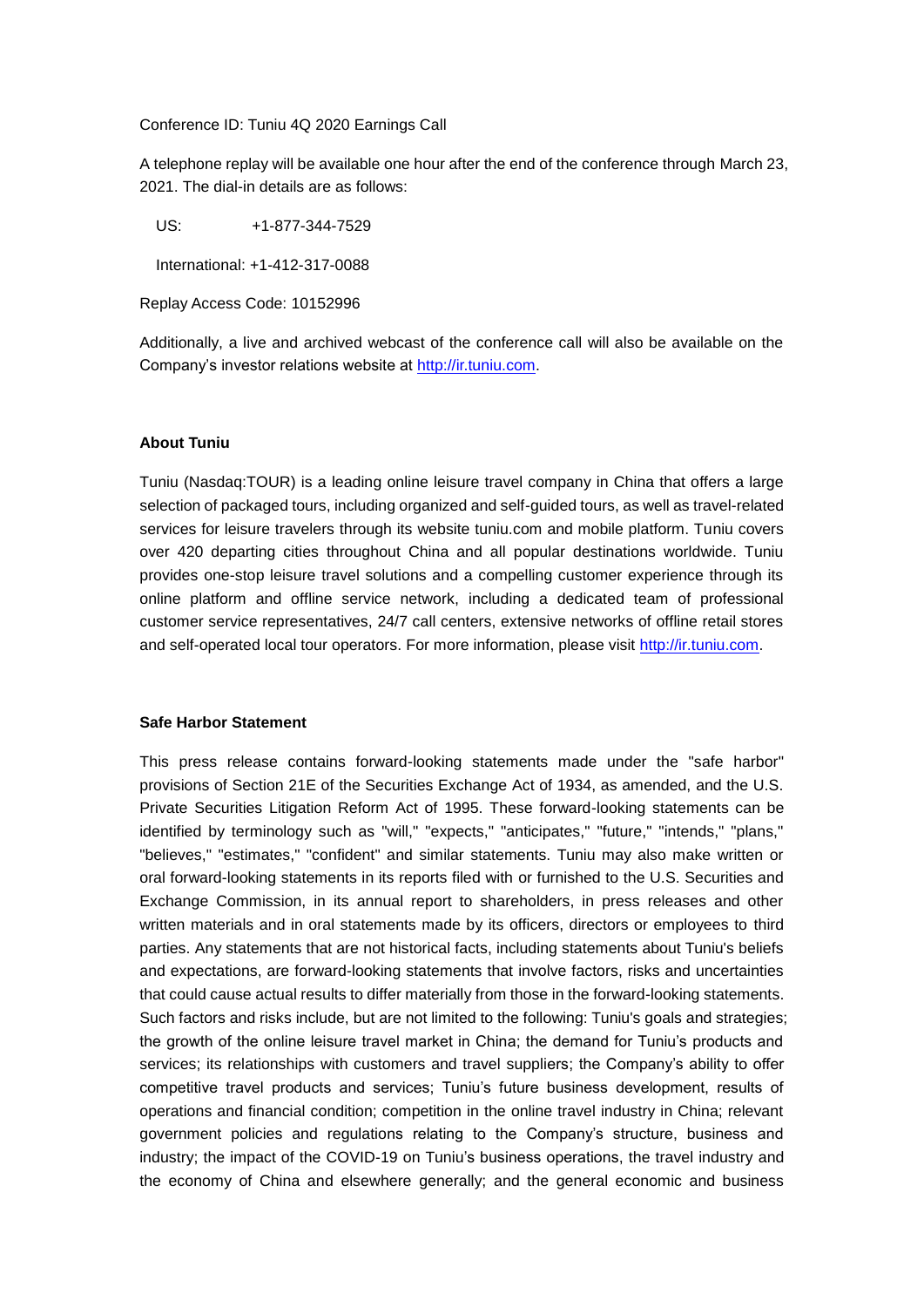condition in China and elsewhere. Further information regarding these and other risks, uncertainties or factors is included in the Company's filings with the U.S. Securities and Exchange Commission. All information provided in this press release is current as of the date of the press release, and Tuniu does not undertake any obligation to update such information, except as required under applicable law.

### **About Non-GAAP Financial Measures**

To supplement the Company's unaudited consolidated financial results presented in accordance with United States Generally Accepted Accounting Principles ("GAAP"), the Company has provided non-GAAP information related to cost of revenues, research and product development expenses, sales and marketing expenses, general and administrative expenses, other operating income, total operating expenses, loss from operations, net loss, net loss attributable to ordinary shareholders, net loss per ordinary share attributable to ordinary shareholders-basic and diluted and net loss per ADS-basic and diluted, which excludes share-based compensation expenses, amortization of acquired intangible assets and impairment of acquired intangible assets. We believe that the non-GAAP financial measures used in this press release are useful for understanding and assessing underlying business performance and operating trends, and management and investors benefit from referring to these non-GAAP financial measures in assessing our financial performance and when planning and forecasting future periods. For more information on these non-GAAP financial measures, please see the table captioned "Reconciliations of GAAP and non-GAAP Results" set forth at the end of this press release.

A limitation of using non-GAAP financial measures excluding share-based compensation expenses, amortization of acquired intangible assets and impairment of acquired intangible assets is that share-based compensation expenses, amortization of acquired intangible assets and impairment of acquired intangible assets have been – and will continue to be – significant recurring expenses in the Company's business. You should not view non-GAAP results on a stand-alone basis or as a substitute for results under GAAP, or as being comparable to results reported or forecasted by other companies.

## **For investor and media inquiries, please contact:**

**China** 

Mary Chen

Investor Relations Director

Tuniu Corporation

Phone: +86-25-6960-9988

E-mail: [ir@tuniu.com](mailto:ir@tuniu.com)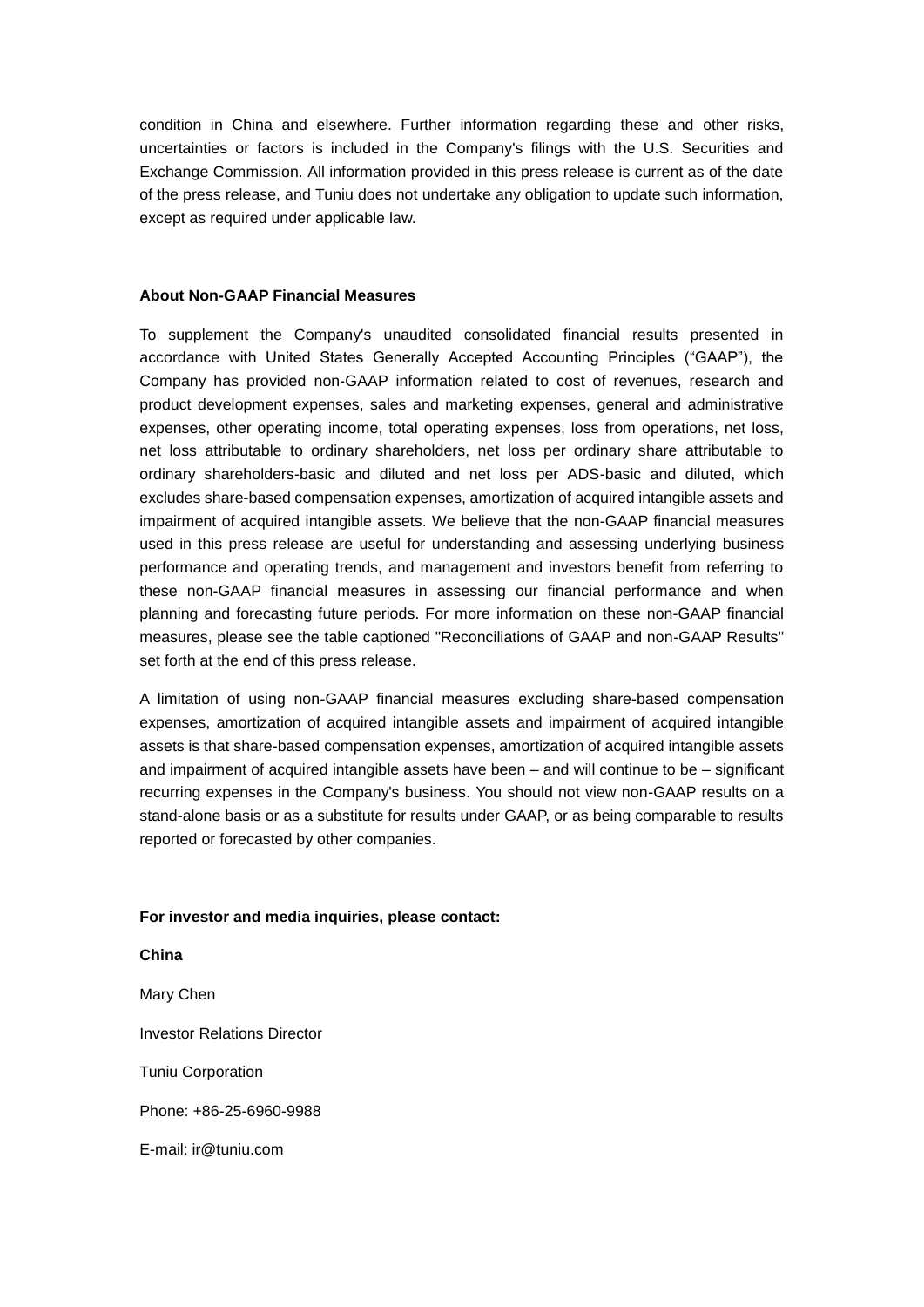*(Financial Tables Follow)*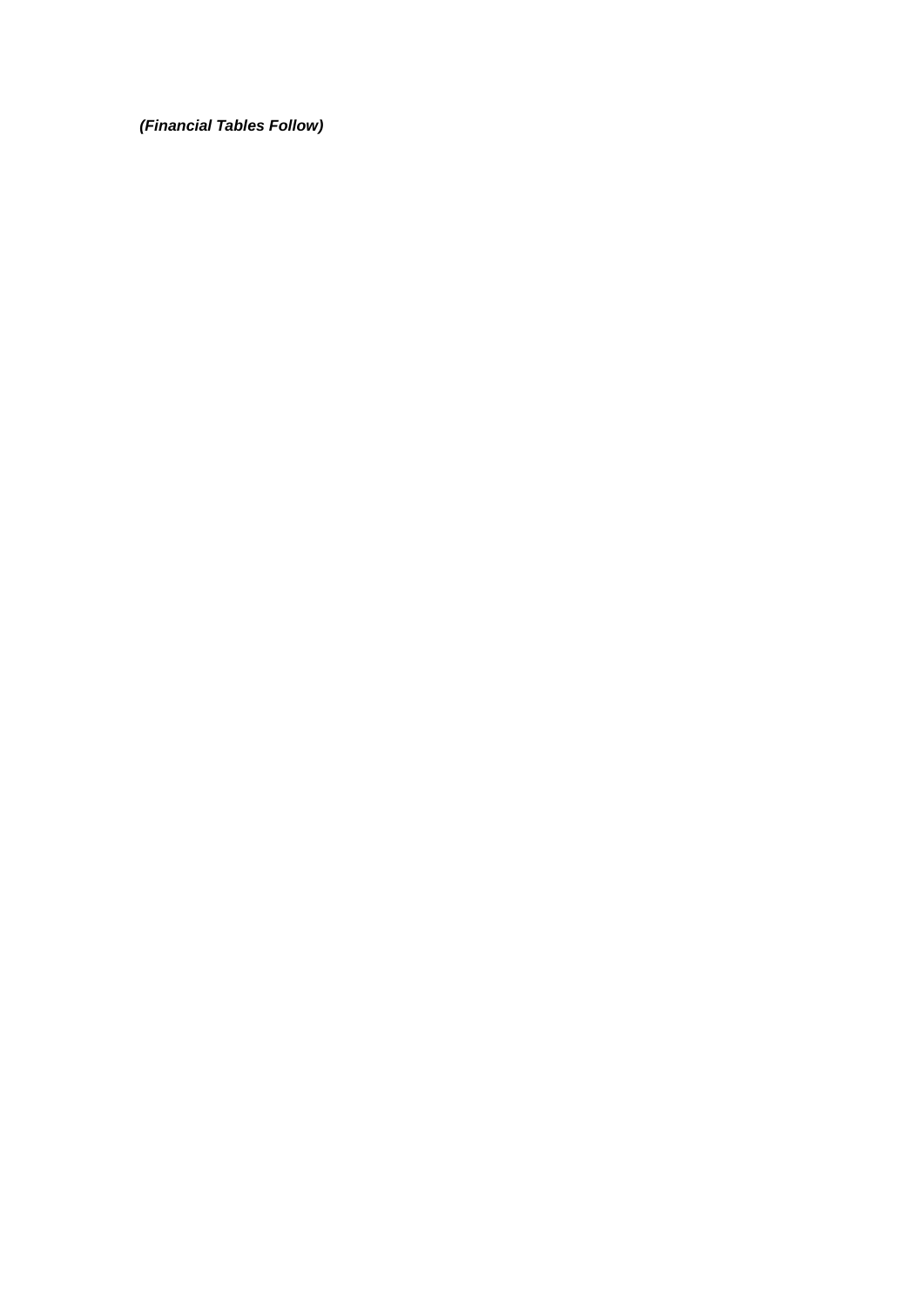#### **Tuniu Corporation Unaudited Condensed Consolidated Balance Sheets (All amounts in thousands, except per share information)**

|                                                                   | December 31, 2019 | December 31, 2020 | December 31, 2020 |
|-------------------------------------------------------------------|-------------------|-------------------|-------------------|
|                                                                   | <b>RMB</b>        | <b>RMB</b>        | US\$              |
| <b>ASSETS</b>                                                     |                   |                   |                   |
| <b>Current assets</b>                                             |                   |                   |                   |
| Cash and cash equivalents                                         | 295,463           | 213,538           | 32,726            |
| Restricted cash                                                   | 327,052           | 50,566            | 7,750             |
| Short-term investments                                            | 1,305,386         | 1,353,670         | 207,459           |
| Accounts receivable, net                                          | 529,983           | 264,134           | 40,480            |
| Amounts due from related parties                                  | 65,108            | 23,913            | 3,665             |
| Prepayments and other current assets                              | 1,300,284         | 378,704           | 58,038            |
| <b>Total current assets</b>                                       | 3,823,276         | 2,284,525         | 350,118           |
|                                                                   |                   |                   |                   |
| Non-current assets                                                |                   |                   |                   |
| Long-term investments                                             | 1,305,612         | 266,866           | 40,899            |
| Property and equipment, net                                       | 223,340           | 111,697           | 17,118            |
| Intangible assets, net                                            | 166,267           | 71,362            | 10,937            |
| Land use right, net                                               | 98,774            | 96,713            | 14,822            |
| Operating lease right-of-use assets, net                          | 105,839           | 42,293            | 6,482             |
| Goodwill                                                          | 232,007           | 232,007           | 35,557            |
| Other non-current assets                                          | 83,923            | 91,180            | 13,974            |
| Long-term amounts due from related parties                        | 557,582           |                   |                   |
| <b>Total non-current assets</b>                                   | 2,773,344         | 912,118           | 139,789           |
| <b>Total assets</b>                                               | 6,596,620         | 3,196,643         | 489,907           |
| LIABILITIES, REDEEMABLE NONCONTROLLING INTERESTS AND EQUITY       |                   |                   |                   |
| <b>Current liabilities</b>                                        |                   |                   |                   |
| Short-term borrowings                                             | 203,845           | 60,679            | 9,299             |
| Accounts and notes payable                                        | 1,311,963         | 705,838           | 108,174           |
| Amounts due to related parties                                    | 29,755            | 21,034            | 3,224             |
| Salary and welfare payable                                        | 112,511           | 47,487            | 7,278             |
| Taxes payable                                                     | 12,207            | 6,004             | 920               |
| Advances from customers                                           | 1,113,879         | 208,762           | 31,994            |
| Operating lease liabilities, current                              | 57,490            | 18,264            | 2,799             |
| Accrued expenses and other current liabilities                    | 907,119           | 676,501           | 103,678           |
| <b>Total current liabilities</b>                                  | 3,748,769         | 1,744,569         | 267,366           |
| <b>Non-current liabilities</b>                                    |                   |                   |                   |
|                                                                   |                   |                   |                   |
| Operating lease liabilities, non-current                          | 54,718            | 34,367            | 5,267             |
| Deferred tax liabilities                                          | 23,658            | 14,861            | 2,278             |
| Long-term borrowings<br>Other non-current liabilities             | 9,689             | 22,577            | 3,460             |
| <b>Total non-current liabilities</b>                              | 10,947            | 3,054             | 468               |
|                                                                   | 99,012            | 74,859            | 11,473            |
| <b>Total liabilities</b>                                          | 3,847,781         | 1,819,428         | 278,839           |
| Redeemable noncontrolling interests                               | 37,200            | 27,200            | 4,169             |
| <b>Equity</b>                                                     |                   |                   |                   |
| Ordinary shares                                                   | 249               | 249               | 38                |
| Less: Treasury stock                                              | (310, 942)        | (302, 916)        | (46, 424)         |
| Additional paid-in capital                                        | 9,113,512         | 9,125,689         | 1,398,573         |
| Accumulated other comprehensive income                            | 293,784           | 275,012           | 42,147            |
| Accumulated deficit*                                              | (6, 385, 974)     | (7,713,355)       | (1, 182, 123)     |
| Total Tuniu Corporation shareholders' equity                      | 2,710,629         | 1,384,679         | 212,211           |
| Noncontrolling interests                                          | 1,010             | (34, 664)         | (5,312)           |
| <b>Total equity</b>                                               | 2,711,639         | 1,350,015         | 206,899           |
| Total liabilities, redeemable noncontrolling interests and equity | 6,596,620         | 3,196,643         | 489,907           |

\*On 1 January 2020, the Company adopted ASU No. 2016-13 (ASU 2016-13), "Financial Instruments – Credit Losses", and recognized a cumulative-effect adjustment to the opening retained earnings at the adoption date.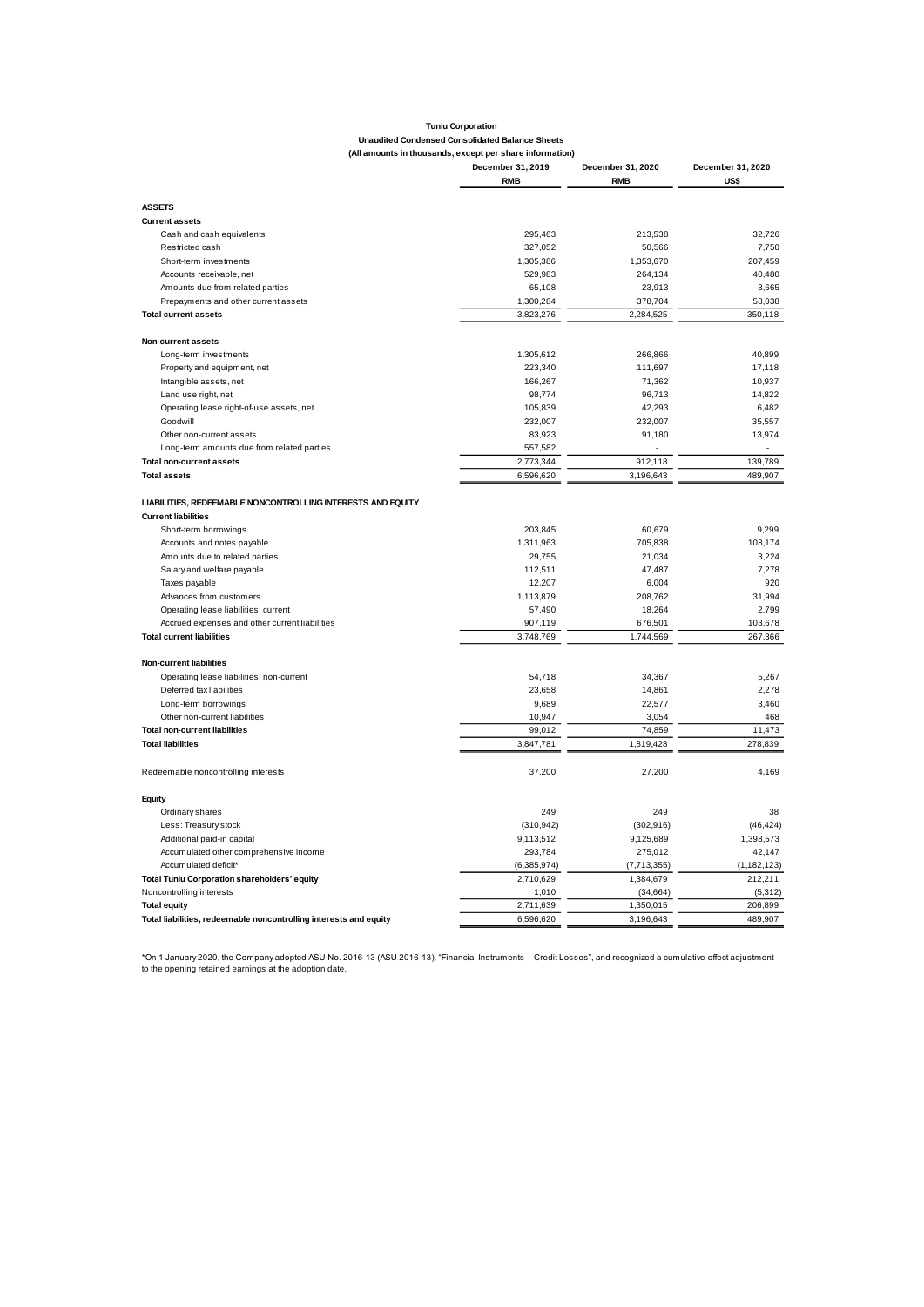|                                                                                                  | (All amounts in thousands, except per share information)<br><b>Quarter Ended</b> | <b>Quarter Ended</b> | <b>Quarter Ended</b> | Quarter Ended     |
|--------------------------------------------------------------------------------------------------|----------------------------------------------------------------------------------|----------------------|----------------------|-------------------|
|                                                                                                  | December 31, 2019                                                                | September 30, 2020   | December 31, 2020    | December 31, 2020 |
|                                                                                                  | <b>RMB</b>                                                                       | <b>RMB</b>           | <b>RMB</b>           | US\$              |
| <b>Revenues</b>                                                                                  |                                                                                  |                      |                      |                   |
| Packaged tours                                                                                   | 344,325                                                                          | 86.413               | 83.143               | 12.742            |
| Others                                                                                           | 106,958                                                                          | 37,132               | 35,566               | 5,451             |
| Net revenues                                                                                     | 451,283                                                                          | 123,545              | 118,709              | 18,193            |
| Cost of revenues                                                                                 | (234, 623)                                                                       | (58, 472)            | (70, 841)            | (10, 857)         |
| Gross profit                                                                                     | 216,660                                                                          | 65,073               | 47,868               | 7,336             |
| <b>Operating expenses</b>                                                                        |                                                                                  |                      |                      |                   |
| Research and product development                                                                 | (79, 038)                                                                        | (16,008)             | (12, 833)            | (1,967)           |
| Sales and marketing                                                                              | (239, 898)                                                                       | (49, 869)            | (113, 162)           | (17, 343)         |
| General and administrative                                                                       | (341, 487)                                                                       | (69, 769)            | (844, 759)           | (129, 465)        |
| Other operating income                                                                           | 9,545                                                                            | 7,803                | 10,698               | 1,640             |
| <b>Total operating expenses</b>                                                                  | (650, 878)                                                                       | (127, 843)           | (960, 056)           | (147, 135)        |
| Loss from operations                                                                             | (434, 218)                                                                       | (62, 770)            | (912, 188)           | (139,799)         |
| Other income/(expenses)                                                                          |                                                                                  |                      |                      |                   |
| Interest and investment income/(loss)                                                            | 38.766                                                                           | (7, 389)             | (17,998)             | (2,758)           |
| Interest expense                                                                                 | (11, 372)                                                                        | (6, 483)             | (5,657)              | (867)             |
| Foreign exchange gains, net                                                                      | 3,272                                                                            | 12,779               | 11,002               | 1.686             |
| Other income/(loss), net                                                                         | 2,808                                                                            | 1,056                | (914)                | (140)             |
| Loss before income tax expense                                                                   | (400, 744)                                                                       | (62, 807)            | (925, 755)           | (141, 878)        |
| Income tax (expense)/benefit                                                                     | (2,910)                                                                          | 1,037                | 3,853                | 590               |
| Equity in income/(loss) of affiliates                                                            | 2,223                                                                            | (286)                | 124                  | 19                |
| <b>Net loss</b>                                                                                  | (401, 431)                                                                       | (62,056)             | (921, 778)           | (141, 269)        |
| Net loss attributable to noncontrolling interests                                                | (35, 957)                                                                        | (5, 152)             | (19, 820)            | (3,038)           |
| Net income/(loss) attributable to redeemable noncontrolling<br>interests                         | 123                                                                              | í,                   | (61)                 | (9)               |
| Net loss attributable to Tuniu Corporation                                                       | (365, 597)                                                                       | (56, 904)            | (901, 897)           | (138, 222)        |
| Accretion on redeemable noncontrolling interests                                                 | (1,540)                                                                          | $\overline{a}$       |                      |                   |
| Net loss attributable to ordinary shareholders                                                   | (367, 137)                                                                       | (56, 904)            | (901, 897)           | (138, 222)        |
| <b>Net loss</b><br>Other comprehensive loss:                                                     | (401, 431)                                                                       | (62,056)             | (921, 778)           | (141, 269)        |
| Foreign currency translation adjustment, net of nil tax                                          | (4,939)                                                                          | (11, 993)            | (14, 599)            | (2, 237)          |
| <b>Comprehensive loss</b>                                                                        | (406, 370)                                                                       | (74, 049)            | (936, 377)           | (143,506)         |
|                                                                                                  |                                                                                  |                      |                      |                   |
| Net loss per ordinary share attributable to ordinary shareholders -<br>basic and diluted         | (0.99)                                                                           | (0.15)               | (2.43)               | (0.37)            |
| Net loss per ADS - basic and diluted*                                                            | (2.97)                                                                           | (0.45)               | (7.29)               | (1.11)            |
| Weighted average number of ordinary shares used in computing<br>basic and diluted loss per share | 369,797,249                                                                      | 370,298,762          | 370,460,479          | 370,460,479       |
| Share-based compensation expenses included are as follows:                                       |                                                                                  |                      |                      |                   |
| Cost of revenues                                                                                 | 258                                                                              | 97                   | 551                  | 84                |
| Research and product development                                                                 | 839                                                                              | 287                  | 1,094                | 168               |
| Sales and marketing                                                                              | 267                                                                              | 132                  | 615                  | 94                |
| General and administrative                                                                       | 5,500                                                                            | 1,626                | 8,562                | 1.312             |

**Total** 6,864 2,142 10,822 2,142 2,142 2,142 2,1558

#### **Tuniu Corporation Unaudited Condensed Consolidated Statements of Comprehensive Loss**

\*Each ADS represents three of the Company's ordinary shares.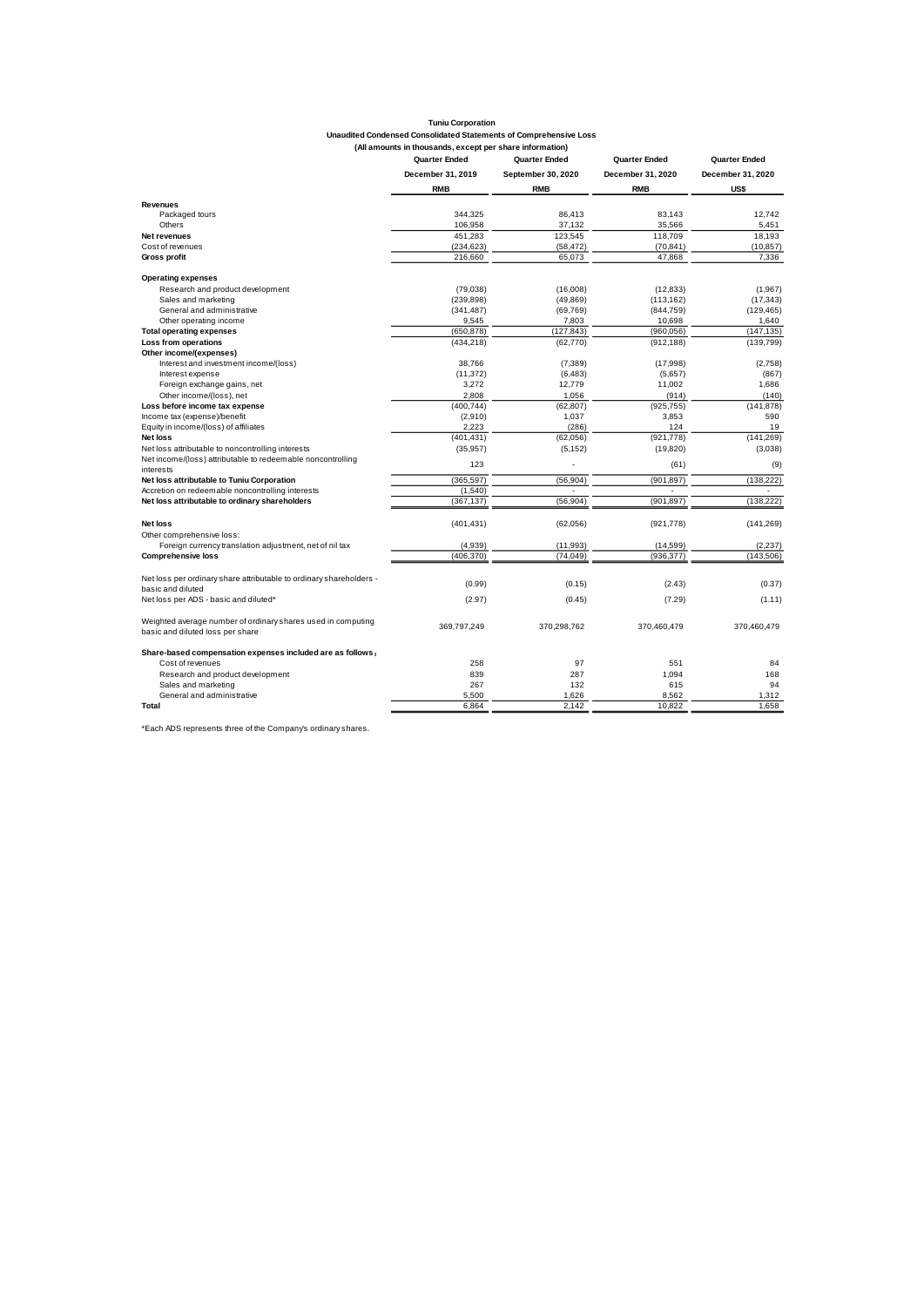#### **Tuniu Corporation Unaudited Condensed Consolidated Statements of Comprehensive Loss**

|                                                                                                  | (All amounts in thousands, except per share information) |                   |                     |
|--------------------------------------------------------------------------------------------------|----------------------------------------------------------|-------------------|---------------------|
|                                                                                                  | <b>Year Ended</b>                                        | Year Ended        |                     |
|                                                                                                  | December 31, 2019                                        | December 31, 2020 | December 31, 2020   |
|                                                                                                  | <b>RMB</b>                                               | <b>RMB</b>        | US\$                |
|                                                                                                  |                                                          |                   |                     |
| <b>Revenues</b>                                                                                  |                                                          | 302,359           |                     |
| Packaged tours<br>Others                                                                         | 1,886,822                                                | 147,900           | 46,339              |
| Net revenues                                                                                     | 394,165<br>2,280,987                                     | 450,259           | 22,667<br>69,006    |
| Cost of revenues                                                                                 |                                                          |                   |                     |
|                                                                                                  | (1,200,012)                                              | (237,065)         | (36, 332)<br>32,674 |
| Gross profit                                                                                     | 1,080,975                                                | 213,194           |                     |
| <b>Operating expenses</b>                                                                        |                                                          |                   |                     |
| Research and product development                                                                 | (303, 561)                                               | (100, 514)        | (15, 404)           |
| Sales and marketing                                                                              | (923, 273)                                               | (371, 984)        | (57,009)            |
| General and administrative                                                                       | (749, 404)                                               | (1,109,340)       | (170, 014)          |
| Other operating income                                                                           | 24,419                                                   | 27,849            | 4,268               |
| <b>Total operating expenses</b>                                                                  | (1,951,819)                                              | (1,553,989)       | (238, 159)          |
| Loss from operations                                                                             | (870,844)                                                | (1,340,795)       | (205, 485)          |
| Other income/(expenses)                                                                          |                                                          |                   |                     |
| Interest and investment income                                                                   | 156,862                                                  | 3,526             | 540                 |
| Interest expense                                                                                 | (34, 052)                                                | (32, 266)         | (4, 945)            |
| Foreign exchange (losses)/gains, net                                                             | (1, 131)                                                 | 18,720            | 2,869               |
| Other income/(loss), net                                                                         | 18,509                                                   | (253)             | (39)                |
| Loss before income tax expense                                                                   | (730, 656)                                               | (1,351,068)       | (207,060)           |
| Income tax (expense)/benefit                                                                     | (949)                                                    | 6,641             | 1,018               |
| Equity in income of affiliates                                                                   | 2,223                                                    | 797               | 122                 |
| <b>Net loss</b>                                                                                  | (729, 382)                                               | (1,343,630)       | (205, 920)          |
| Net loss attributable to noncontrolling interests                                                | (35, 797)                                                | (35, 674)         | (5, 467)            |
| Net income attributable to redeemable noncontrolling interests                                   | 980                                                      |                   |                     |
| Net loss attributable to Tuniu Corporation                                                       | (694, 565)                                               | (1,307,956)       | (200, 453)          |
| Accretion on redeemable noncontrolling interests                                                 | (4,634)                                                  |                   |                     |
| Net loss attributable to ordinary shareholders                                                   | (699, 199)                                               | (1,307,956)       | (200, 453)          |
| <b>Net loss</b>                                                                                  | (729, 382)                                               | (1,343,630)       | (205, 920)          |
| Other comprehensive income/(loss):                                                               |                                                          |                   |                     |
| Foreign currency translation adjustment, net of nil tax                                          | 9,705                                                    | (18, 772)         | (2, 877)            |
| <b>Comprehensive loss</b>                                                                        | (719, 677)                                               | (1,362,402)       | (208, 797)          |
|                                                                                                  |                                                          |                   |                     |
| Net loss per ordinary share attributable to ordinary                                             | (1.89)                                                   | (3.53)            | (0.54)              |
| shareholders - basic and diluted                                                                 |                                                          |                   |                     |
| Net loss per ADS - basic and diluted*                                                            | (5.67)                                                   | (10.59)           | (1.62)              |
| Weighted average number of ordinary shares used in<br>computing basic and diluted loss per share | 369,472,880                                              | 370,240,040       | 370,240,040         |
| Share-based compensation expenses included are as follows:                                       |                                                          |                   |                     |
| Cost of revenues                                                                                 | 4,006                                                    | 1,044             | 160                 |
| Research and product development                                                                 | 12,057                                                   | 4,349             | 667                 |
| Sales and marketing                                                                              | 3,321                                                    | 1,099             | 168                 |
| General and administrative                                                                       | 42,352                                                   | 13,972            | 2,141               |
| Total                                                                                            | 61,736                                                   | 20,464            | 3,136               |

\*Each ADS represents three of the Company's ordinary shares.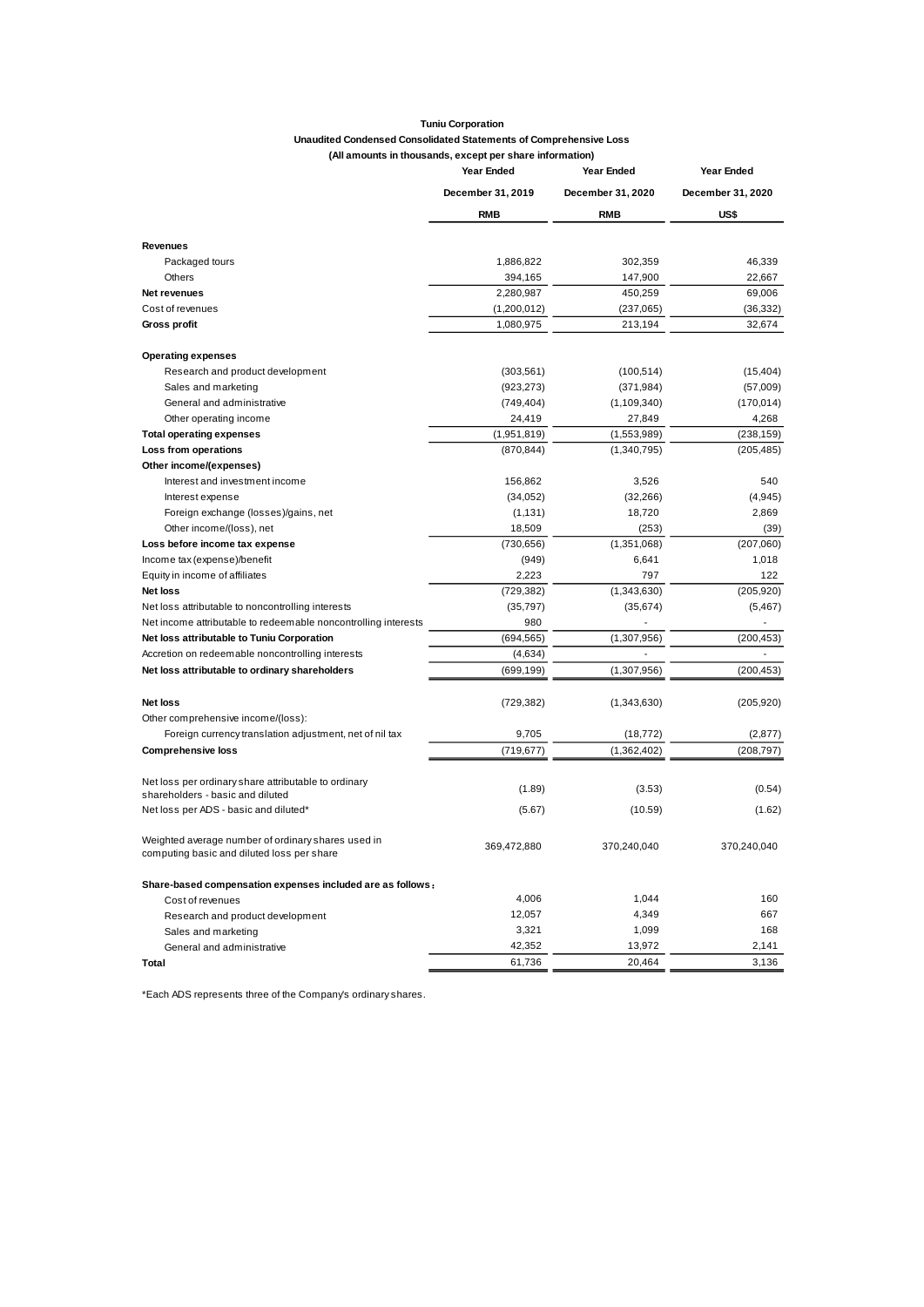### **Reconciliations of GAAP and Non-GAAP Results (All amounts in thousands, except per share information)**

|                                                                                          | Quarter Ended December 31, 2020 |                             |                                               |                                             |                    |  |  |
|------------------------------------------------------------------------------------------|---------------------------------|-----------------------------|-----------------------------------------------|---------------------------------------------|--------------------|--|--|
|                                                                                          | <b>GAAP Result</b>              | Share-based<br>Compensation | Amortization of acquired<br>intangible assets | Impairment of acquired<br>intangible assets | Non-GAAP<br>Result |  |  |
| Cost of revenues                                                                         | (70, 841)                       | 551                         |                                               |                                             | (70, 290)          |  |  |
| Research and product development                                                         | (12, 833)                       | 1,094                       | 782                                           |                                             | (10, 957)          |  |  |
| Sales and marketing                                                                      | (113, 162)                      | 615                         | 1,710                                         | 22,322                                      | (88, 515)          |  |  |
| General and administrative                                                               | (844, 759)                      | 8,562                       | 709                                           |                                             | (835, 488)         |  |  |
| Other operating income                                                                   | 10,698                          |                             |                                               |                                             | 10,698             |  |  |
| Total operating expenses                                                                 | (960, 056)                      | 10,271                      | 3,201                                         | 22,322                                      | (924, 262)         |  |  |
| Loss from operations                                                                     | (912, 188)                      | 10,822                      | 3,201                                         | 22,322                                      | (875, 843)         |  |  |
| Net loss                                                                                 | (921, 778)                      | 10,822                      | 3,201                                         | 22,322                                      | (885, 433)         |  |  |
| Net loss attributable to ordinary shareholders                                           | (901, 897)                      | 10,822                      | 3,201                                         | 22,322                                      | (865, 552)         |  |  |
| Net loss per ordinary share attributable to ordinary<br>shareholders - basic and diluted | (2.43)                          |                             |                                               |                                             | (2.34)             |  |  |
| Net loss per ADS - basic and diluted                                                     | (7.29)                          |                             |                                               |                                             | (7.02)             |  |  |
| Weighted overage number of ordinancehores used in                                        |                                 |                             |                                               |                                             |                    |  |  |

Weighted average number of ordinary shares used in  $370,460,479$   $370,460,479$ 

|                                                                                          | Quarter Ended September 30, 2020 |                             |                                               |                                             |                    |  |  |
|------------------------------------------------------------------------------------------|----------------------------------|-----------------------------|-----------------------------------------------|---------------------------------------------|--------------------|--|--|
|                                                                                          | <b>GAAP Result</b>               | Share-based<br>Compensation | Amortization of acquired<br>intangible assets | Impairment of acquired<br>intangible assets | Non-GAAP<br>Result |  |  |
| Cost of revenues                                                                         | (58, 472)                        | 97                          |                                               |                                             | (58, 375)          |  |  |
| Research and product development                                                         | (16,008)                         | 287                         | 782                                           |                                             | (14, 939)          |  |  |
| Sales and marketing                                                                      | (49, 869)                        | 132                         | 6,105                                         |                                             | (43, 632)          |  |  |
| General and administrative                                                               | (69, 769)                        | 1,626                       | 709                                           |                                             | (67, 434)          |  |  |
| Other operating income                                                                   | 7,803                            |                             | $\sim$                                        |                                             | 7,803              |  |  |
| Total operating expenses                                                                 | (127, 843)                       | 2,045                       | 7,596                                         |                                             | (118, 202)         |  |  |
| Loss from operations                                                                     | (62, 770)                        | 2,142                       | 7,596                                         |                                             | (53,032)           |  |  |
| Net loss                                                                                 | (62,056)                         | 2,142                       | 7,596                                         |                                             | (52,318)           |  |  |
| Net loss attributable to ordinary shareholders                                           | (56, 904)                        | 2,142                       | 7,596                                         |                                             | (47, 166)          |  |  |
| Net loss per ordinary share attributable to ordinary<br>shareholders - basic and diluted | (0.15)                           |                             |                                               |                                             | (0.13)             |  |  |
| Net loss per ADS - basic and diluted                                                     | (0.45)                           |                             |                                               |                                             | (0.39)             |  |  |
| Mojekted overage number of ardinancehores used in                                        |                                  |                             |                                               |                                             |                    |  |  |

Weighted average number of ordinary shares used in states and the states and the states of the states of the states of the states of the states of the states of the states of the states of the states of the states of the s

|                                                                                                  | Quarter Ended December 31, 2019 |              |                          |                        |             |  |  |
|--------------------------------------------------------------------------------------------------|---------------------------------|--------------|--------------------------|------------------------|-------------|--|--|
|                                                                                                  | <b>GAAP Result</b>              | Share-based  | Amortization of acquired | Impairment of acquired | Non-GAAP    |  |  |
|                                                                                                  |                                 | Compensation | intangible assets        | intangible assets      | Result      |  |  |
| Cost of revenues                                                                                 | (234, 623)                      | 258          |                          |                        | (234, 365)  |  |  |
| Research and product development                                                                 | (79, 038)                       | 839          | 793                      |                        | (77, 406)   |  |  |
| Sales and marketing                                                                              | (239, 898)                      | 267          | 34,649                   | 32,014                 | (172,968)   |  |  |
| General and administrative                                                                       | (341, 487)                      | 5,500        | 705                      |                        | (335, 282)  |  |  |
| Other operating income                                                                           | 9,545                           |              |                          |                        | 9,545       |  |  |
| Total operating expenses                                                                         | (650, 878)                      | 6,606        | 36,147                   | 32,014                 | (576, 111)  |  |  |
| Loss from operations                                                                             | (434, 218)                      | 6,864        | 36,147                   | 32,014                 | (359, 193)  |  |  |
| Net loss                                                                                         | (401, 431)                      | 6,864        | 36,147                   | 32,014                 | (326, 406)  |  |  |
| Net loss attributable to ordinary shareholders                                                   | (367, 137)                      | 6,864        | 36,147                   | 32,014                 | (292, 112)  |  |  |
| Net loss per ordinary share attributable to ordinary<br>shareholders - basic and diluted         | (0.99)                          |              |                          |                        | (0.79)      |  |  |
| Net loss per ADS - basic and diluted                                                             | (2.97)                          |              |                          |                        | (2.37)      |  |  |
| Weighted average number of ordinary shares used in<br>computing basic and diluted loss per share | 369.797.249                     |              |                          |                        | 369,797,249 |  |  |

\*Basic net loss per ordinary share attributable to ordinary shareholders is calculated by dividing net loss attributable to ordinary shareholders by the weighted average number of<br>shareholders outstanding during the period